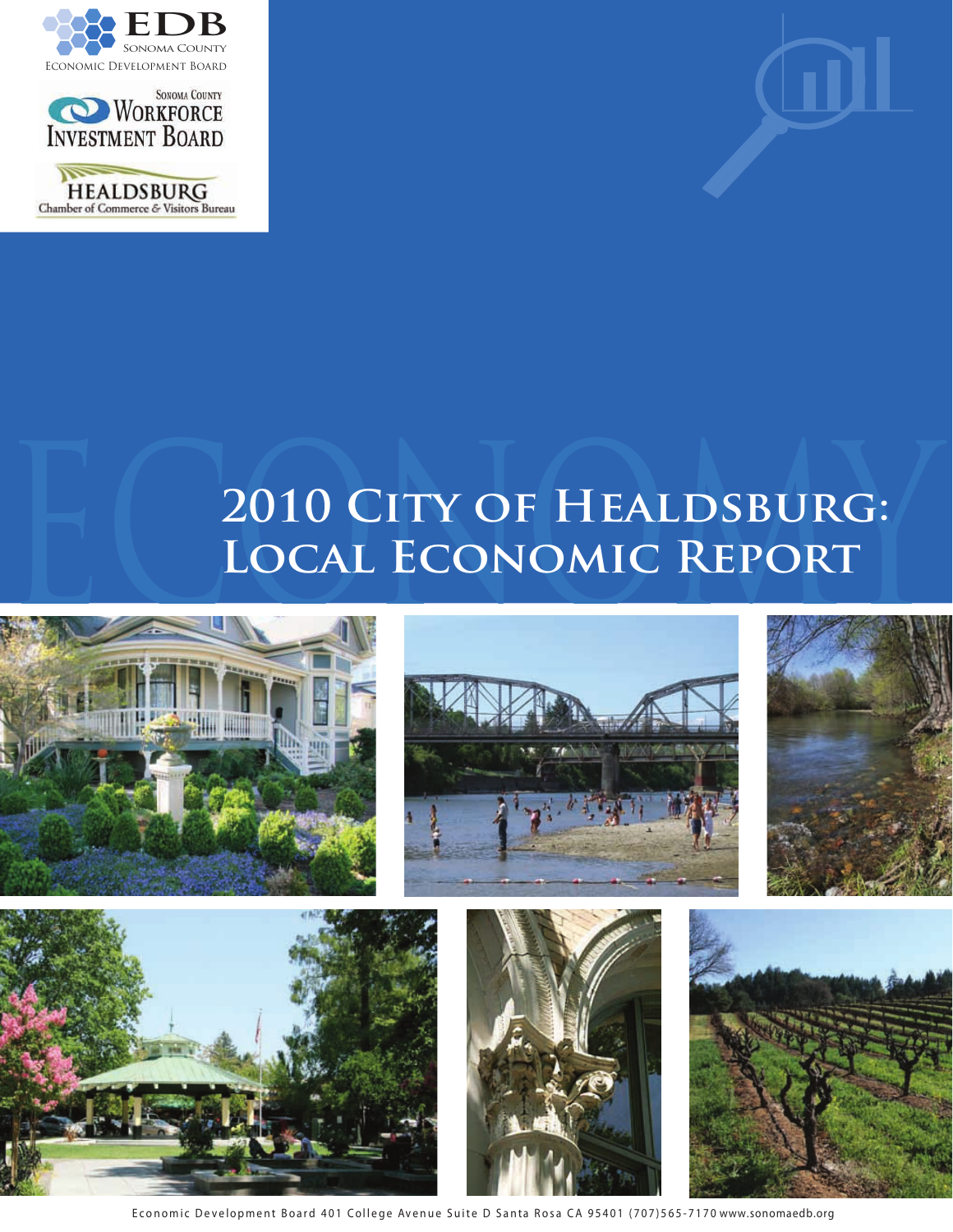# **2010 City of Healdsburg: Local Economic Report**

June 2010

The Sonoma County Economic Development Board (EDB), in partnership with the Sonoma County Workforce Investment Board, is pleased to bring you the *2010 City of Healdsburg Local Economic Report*.

Highlights from this Local Economic Report include:

 Between 2000 and 2009, median-household income in Healdsburg increased 32.8% nominally, or 6.6% in real (inflation-adjusted) dollars. Over the same period, the percentage of households making over \$100,000 increased 12.3 points. Over the next five years, median-household incomes are projected to climb an additional 3.8% nominally to just over \$67,000.  $\bullet$ 

■ Residential housing vacancy rates have been increasing in Healdsburg. Up from 4.1% in 2000, 8.6% of housing was vacant in 2009. Five-year projections expect the vacancy rate to remain near 8.6%. Office and retail vacancy rates in Healdsburg have remained below county averages.

■ ■ The Healdsburg economy is expected to track in line with Sonoma County's performance. Improvements in the labor market will lag improvements in its core industries. Current forecasts suggest the unemployment rate will start to show improvement during the latter half of 2010.

Thank you for your continued interest in the EDB reports. As always, if you have any questions, please feel free to contact us at (707) 565-7170.

Sincerely,

Ben Stone Executive Director

> ©2010 Sonoma County Economic Development Board. The Economic Development Board (EDB) believes all data contained within this report to be accurate and the most current available, but the EDB does not guarantee that this report is accurate or complete. This report was prepared by Keith Butts and Greg Smith.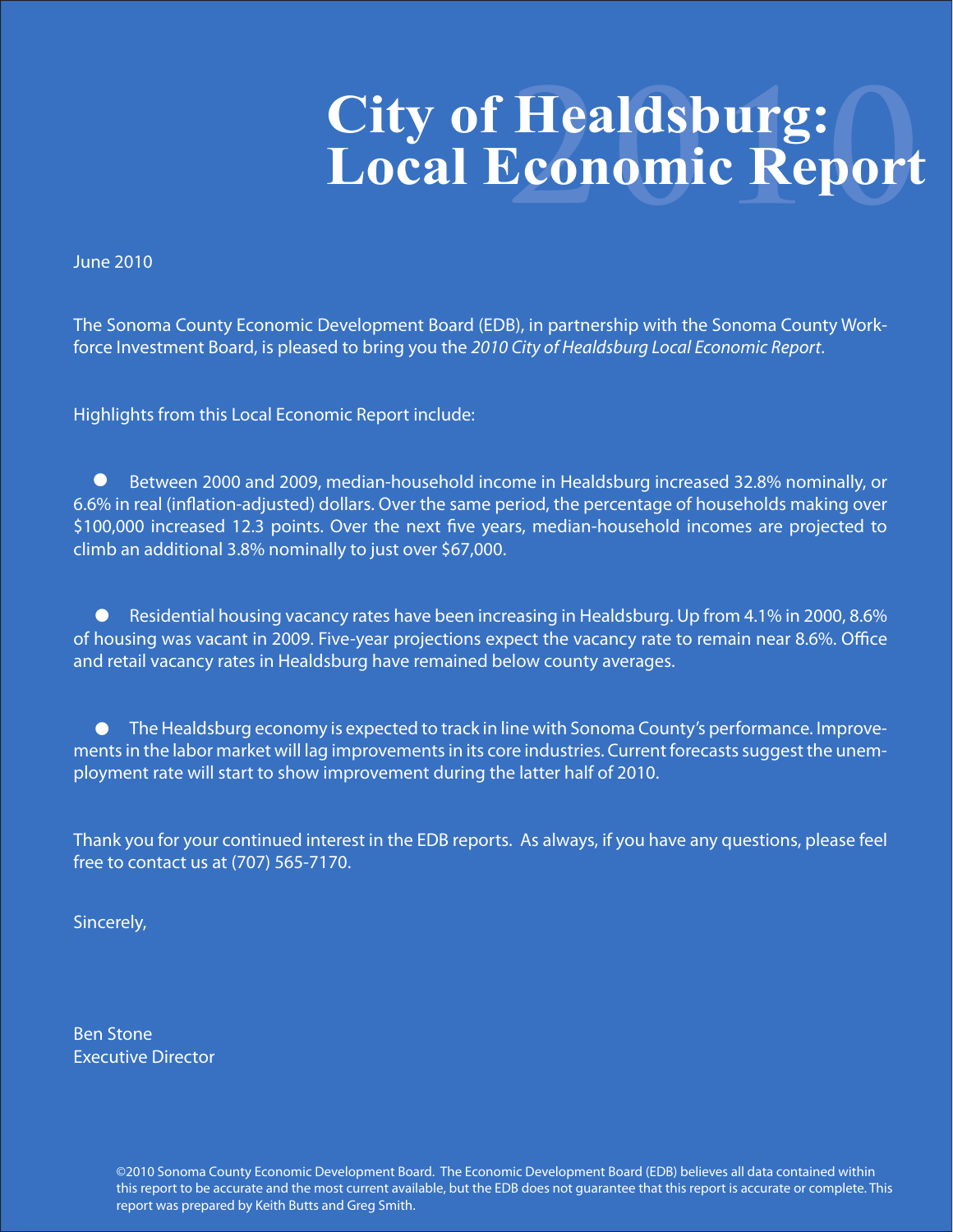**Healdsburg's seasonally unadjusted unemployment rate for the first quarter of 2010 was 12.5%, above the county average over the same quarter.** Healdsburg's unemployment is up considerably from the first quarter of 2008 when the unemployment rate registered 5.9%. Currently, Healdsburg matches California's unemployment rate but is above the national level.

**The population of Healdsburg plateaued in 2002 after sharp growth during much of the 1990s.** Between 2002 and 2008, the population increased by 64 residents.

**Total employment in Healdsburg has been in decline for the past two years.** At 5,100 for Q1 2010, the number of jobs in Healdsburg is down 8.9% from its two-year peak in Q4 2008. Moody's Economy.com has predicted that Sonoma County's employment should start seeing improvement during the latter half of 2010. This could be a positive sign for Healdsburg's employment profile, which has largely mirrored that of Sonoma County over the past decade.

#### **Healdsburg Seasonally UnAdjusted Unemployment Rate**



Source: California Employment Development Department (www.edd.ca.gov)



Source: California Dept. of Finance. Demographic Research Unit. (www.dof.ca.gov) U.S. Census Bureau (www.census.gov) & ESRI Market Profile (www.esri.com)

Source: California Employment Development Department (www.edd.ca.gov)

#### www.sonomaedb.org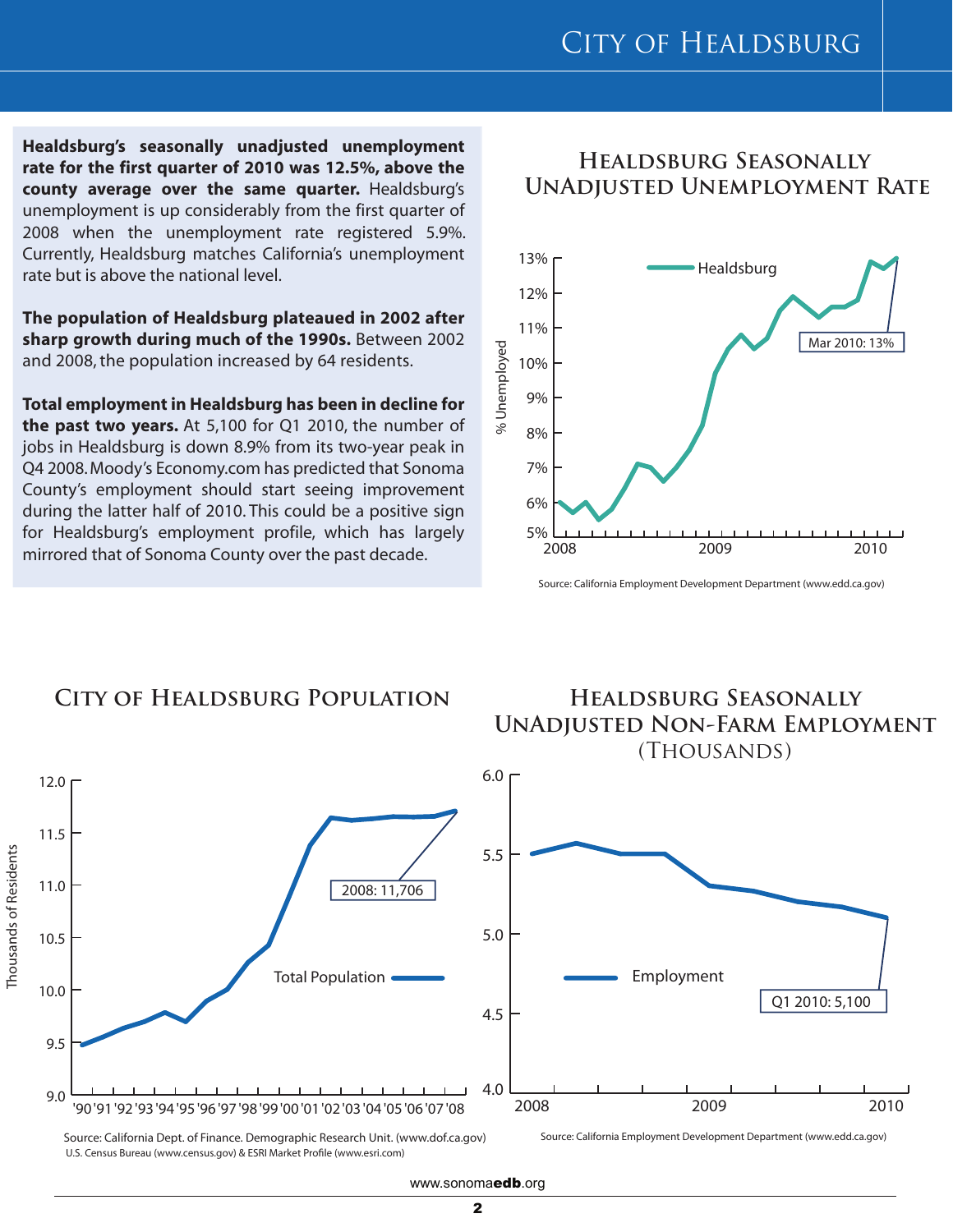# Population & Income Projection

**The population of Healdsburg grew by 6.6% during the past decade and is expected to increase by 2.5% over the next five years.** A diminished projection of the five-year population growth rate in Healdsburg is reflective of countywide expectations.

**Between 2000 and 2009, median-household incomes in Healdsburg grew 32.8% nominally.** In real dollars (adjusted for inflation), incomes increased 6.6%. Over the next five years, the median-household income for Healdsburg is expected to climb roughly 3.8% nominally, to just over \$67,000.

**During the past decade, the percentage of households earning less than \$50,000 in Healdsburg was reduced from 51% to 37.2%.**  With the percentage of middle-earning households (between \$50,000 and \$100,000 per year) remaining relative stable, households earning over \$100,000 had the highest percentage growth.

**Over the next five years, the percentage of households in Healdsburg earning between \$75,000 and \$99,999 is expected to increase by 4% percentage points.** Other income brackets are expected to remain relatively unchanged.





#### www.sonom aedb.org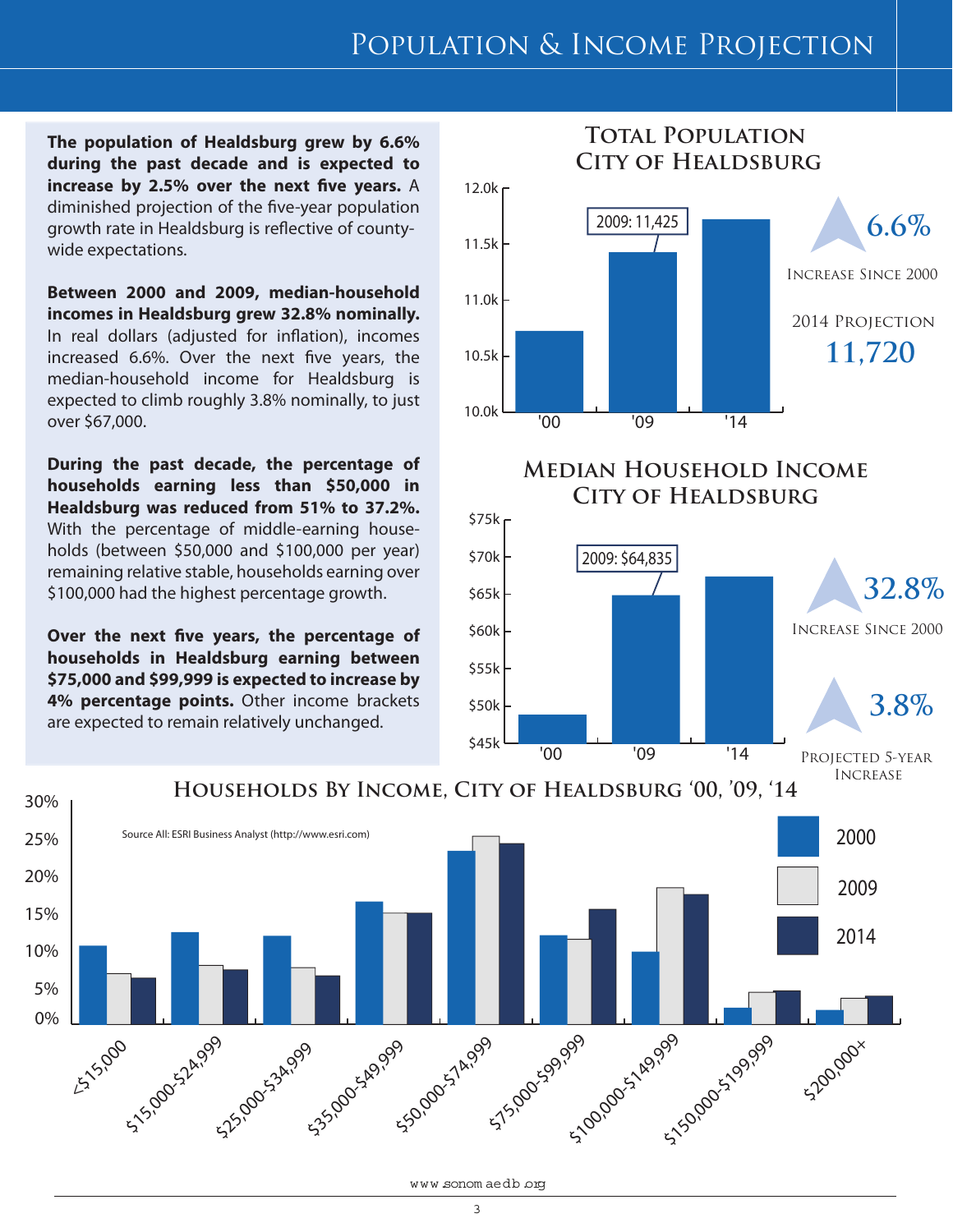**Healdsburg's median-home price decreased roughly \$137,625, or 23.6% on a year-over basis between 2008 and 2009.** This is the third consecutive year of decline after nearly a decade's worth of strong price advances. Housing affordability is near its highest level in over two decades.

**Total home sales in Healdsburg have been increasing since the decade**  low of 2008. The price drops across Sonoma County have been fueling house sales, according to Moody's Economy.com.

**The average sale price of a home was roughly \$762,000 during the fourth quarter of 2009 making Healdsburg the most expensive on the county geographic spectrum.**

#### **Median Price of an Existing Home Sold In Healdsburg (\$Thousands)**



Source: Bay Area Real Estate Information Services Inc (http://www.bareis.com)



Source: Bay Area Real Estate Information Services (http://www.bareis.com)

#### **Average Sales Price (\$Thousands) and Total Sales by Sub-County Area, Q4 2009**

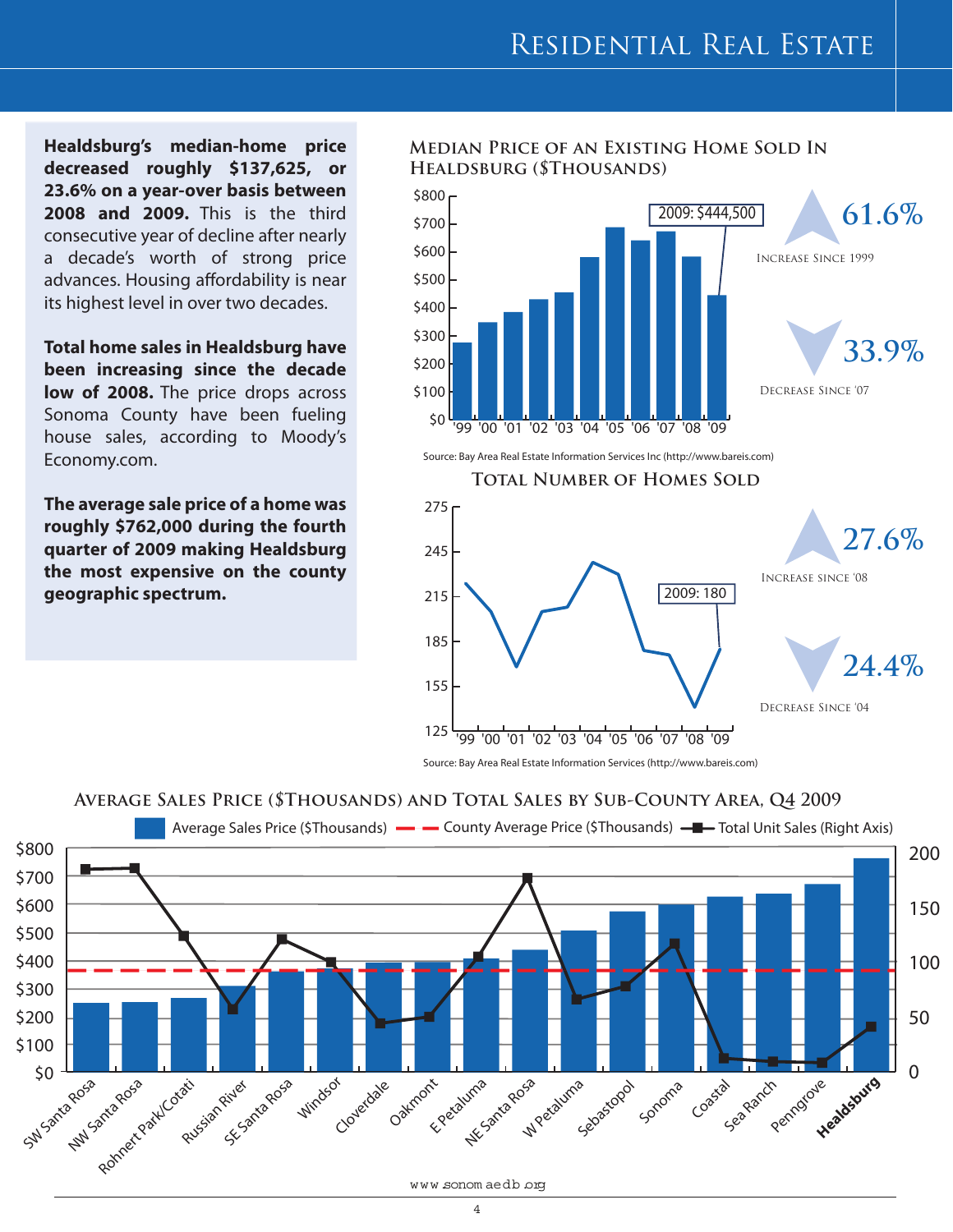#### **Healdsburg Commercial Property Vacancy Rates**



<sup>\*</sup>Retail '08 Q3 – '09 Q2: Data extrapolated.

Source: Keegan and Coppin Company, Inc. (http://www.keegancoppin.com)

#### **Healdsburg and Sonoma County Residential Housing Vacancy**



Source: ESRI Business Analyst (http://www.esri.com)

**The office vacancy rate in Healdsburg continued its upward trend in Q1 2010 and is now 16.3%.** The office vacancy rate in Healdsburg is considerably below the county average of 24.8%.

**Healdsburg's industrial vacancy rate rose significantly from 5.10% in Q2 2008 to 15% in Q1 2010.**  Currently, Healdsburg's industrial vacancy rate is below the county average of 15.6%, but the disparity is shrinking. Petaluma recorded the highest industrial vacancy rate in Sonoma County at 18.7% for the first quarter of 2010.

**Healdsburg's retail vacancy rate, at 5.6% for Q1 2010, is below Sonoma County's average of 9.2% over the same quarter.** Retail vacancy rates have remained constant for the last two years.

**Although the disparity has shrunk considerably, Healdsburg's residential vacancy rate remains below the county average.** Five-year projections suggest Healdsburg's rate will remain around 8.6%.

**The value of building permits, which reflect trends in construction activity, have been stagnant over the past decade.** Residential construction is down considerably from its high in 2000.

#### **Value of Residential & Non-residential Building Permits In Healdsburg** (\$Millions; Includes Alterations and Additions)

Non-residential Residential



Source: Construction Industry Research Board (http://www.cirbdata.com)

www.sonom aedb.org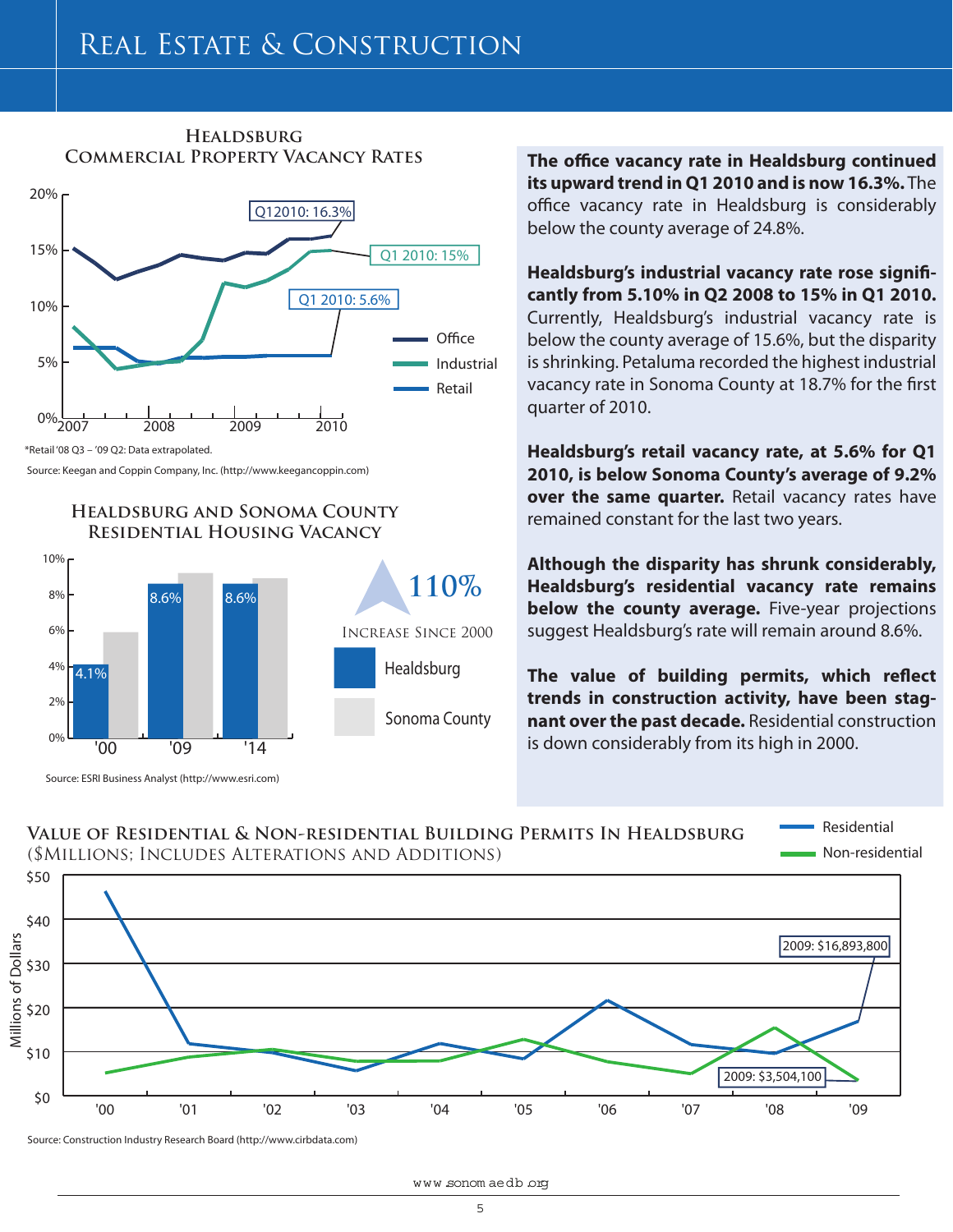## Consumer Spending & Taxable Sales

**Although Healdsburg's total taxable sales growth has remained positive over the last decade, rate of growth has been sluggish.** Since 2007, sales have increased 1.6% in Healds-

burg compared to a county-wide average drop of 6.5%.

**Compared to the national average, Healdsburg residents spend considerably more per-capita on housing, computers, education, and food away from home. They spend considerably less on apparel.** Consumers' biggest purchases cover general retail goods, shelter, food at home, and healthcare.



#### **Healdsburg Total Taxable Sales**

Source: California Board of Equalization (http://www.boe.ca.gov)

### **2009 City of Healdsburg Consumer Spending by Commodity**



www.sonom aedb.org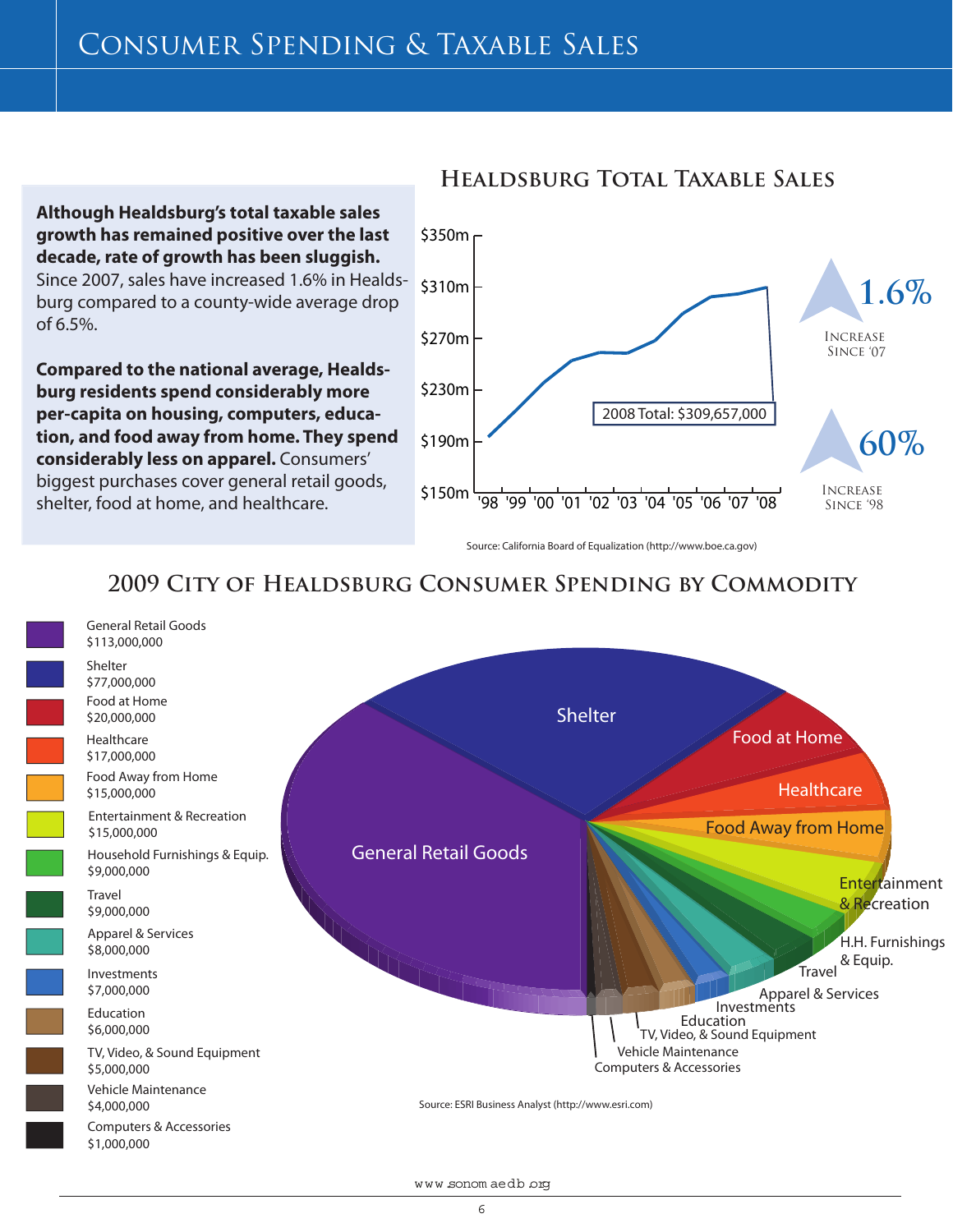**The National Center for Education Statistics (NCES) adjusted high school dropout rate for the Healdsburg Unified School District (15.5%) is below the state average (18.9%).** Students identifying as Hispanic, which make up 43.3% of Healdsburg's student population, had a dropout rate of 21.4%. These rates do not reflect student transfers to alternative schools.

**The percentage of English learners in the Healdsburg school district (37.7%) is far above the county (26%) and state (24.2%) averages.** Over the past decade, English learners in the Healdsburg school district have grown by 38.7% annually. The percentage of English learners in Sonoma County has increased by nearly 80% over the past decade, when in 2001, the percentage of English learners was just 15.1 percent.

**SAT scores for college-bound high school graduates in Healdsburg rank above the state, and national averages, but below the county average.**

#### **Average Total SAT Scores by School District, 2008**



#### **Adjusted NCES High School Dropout Rate, 2007-2008**



*\*The NCES defines dropout as students who do not achieve a diploma or GED during their first four years of high school.*

#### **English Learners By District 2008-2009**



*\*Source: ALL Educational Demographics Unit, CA Department of Education*